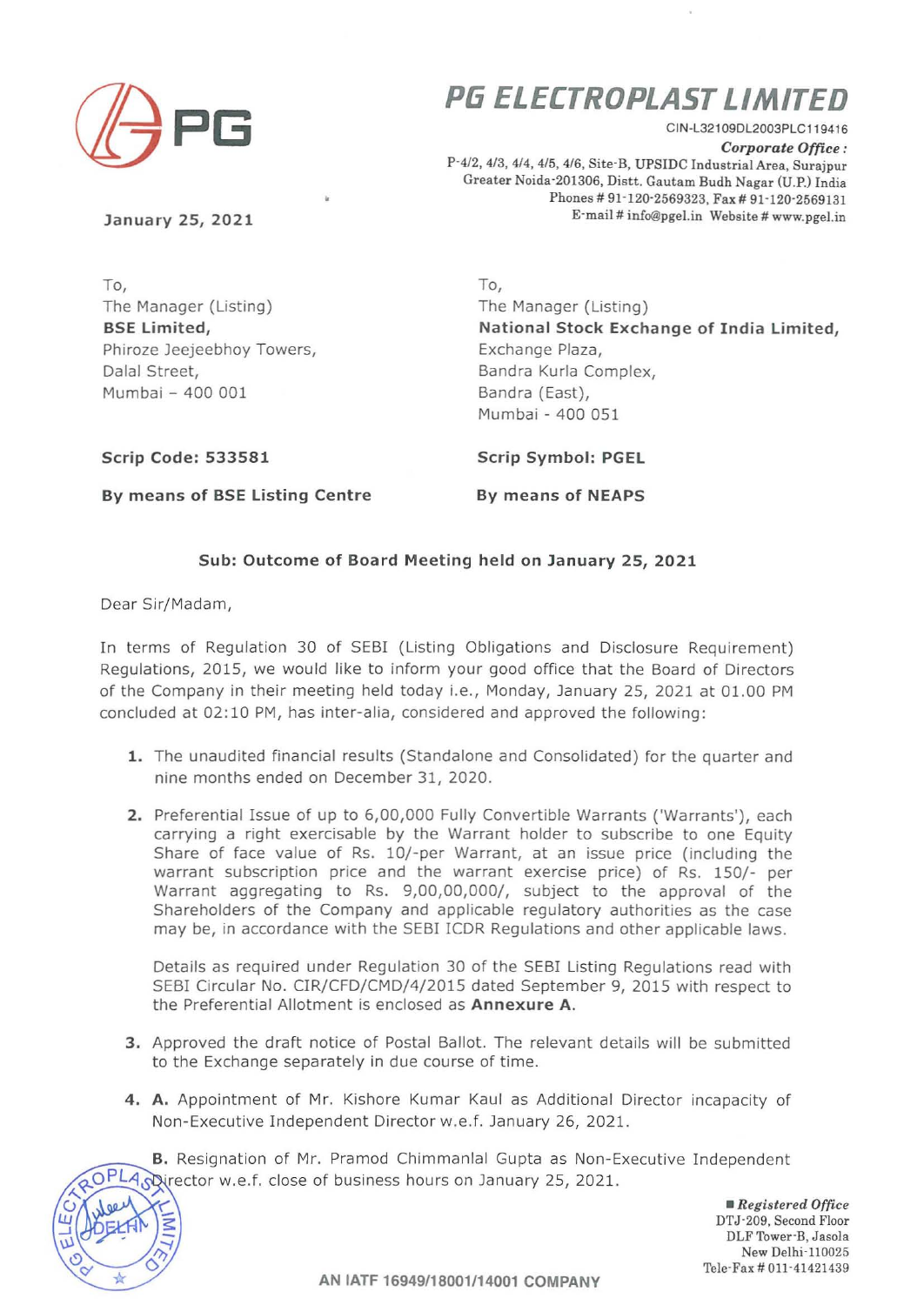C. Resignation of Mr. Mahabir Prasad Gupta as Chief Financial Officer w.e.f. close of business hours on January 31, 2021.

 $\mathbf{k}$ 

D. Appointment of Mr. Pramod Chimmanlal Gupta as Chief Financial Officer w.e.f. February 01, 2021.

 $\vec{b}$ 

| Details as per SEBI Circular CIR/CFD/CMD/4/2015 dated September 09, 2015                                              |                                                                                                                                                                                                                                                                                                                                                                                                                                                                                                                                                                                                                                            |  |
|-----------------------------------------------------------------------------------------------------------------------|--------------------------------------------------------------------------------------------------------------------------------------------------------------------------------------------------------------------------------------------------------------------------------------------------------------------------------------------------------------------------------------------------------------------------------------------------------------------------------------------------------------------------------------------------------------------------------------------------------------------------------------------|--|
| Reason for change viz.<br>appointment,<br>resignation, removal,<br>death or otherwise;<br>$\sim$ $\sim$ $\sim$ $\sim$ | A. Appointment of Mr. Kishore Kumar Kaul as<br>Additional<br>Director incapacity<br>of<br>Non-Executive<br>Independent Director of the Company.<br>B. Resignation of Mr. Pramod Chimmanlal Gupta as<br>Non-Executive Independent Director of the Company<br>due to personal reasons.<br>C. Resignation of Mr. Mahabir Prasad Gupta as Chief<br>Financial Officer of the Company.<br>In view of Mr. Mahabir Prasad Gupta taking over new<br>responsibilities of the Company, he has submitted his<br>resignation as Chief Financial Officer.<br>D. Appointment of Mr. Pramod Chimmanlal Gupta as<br>Chief Financial Officer of the Company. |  |
| Date of cessation/<br>appointment                                                                                     | A. Appointment of Mr. Kishore Kumar Kaul as Additional<br>Director incapacity of Non-Executive Independent<br>Director w.e.f. January 26, 2021.<br>B. Resignation of Mr. Pramod Chimmanlal Gupta as<br>Non-Executive Independent Director w.e.f. close of<br>business hours on January 25, 2021.<br>C. Resignation of Mr. Mahabir Prasad Gupta as Chief<br>Financial Officer w.e.f. close of business hours of<br>January 31, 2021.<br>D. Appointment of Mr. Pramod Chimmanlal Gupta as Chief<br>Financial Officer w.e.f. February 01, 2021.                                                                                               |  |
| <b>Brief Profile</b><br>(in case of<br>appointment)                                                                   | A. Mr. Kishore Kumar Kaul is the Proprietor of M/s<br>Sterling Enterprise, providing Consultancy in Supply<br>Chain Management. Before starting his own venture,<br>he worked at Senior Management Position for several<br>organisations, helping in re-design of Business Process,<br>e.g., LG Group, Samtel Group & Eicher Group. He has<br>completed his graduation in "Science" from University<br>of Delhi and Post-Graduation in "Material Management"                                                                                                                                                                               |  |

 $\bigstar$  0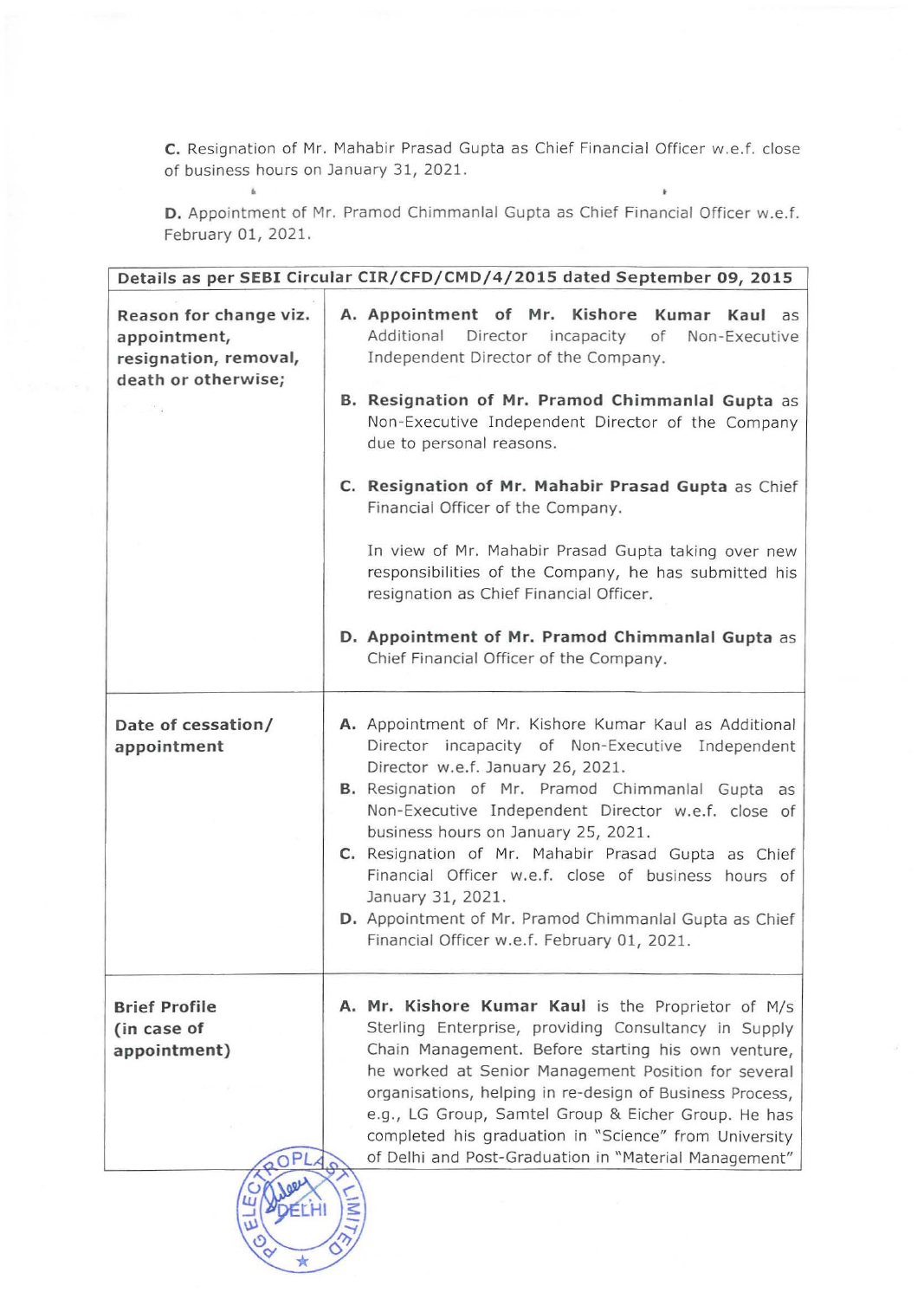| Ł                                                                             | from Bhartiya Vidya Bhawan. He holds 36 years of<br>experience spread across both in operations and senior<br>management roles within industry. He possess<br>excellent hold on Manufacturing Planning, EXIM,<br>Network<br>Management,<br>Warehouse<br>Inventory<br>management, Demand & Distribution Planning,<br>Transport management and 3PL operations. He is an<br>expert in EMS manufacturing set up and management.<br>He has been awarded 3 times as<br>Best SCM<br>Professional.                                                                                                                                                                          |
|-------------------------------------------------------------------------------|---------------------------------------------------------------------------------------------------------------------------------------------------------------------------------------------------------------------------------------------------------------------------------------------------------------------------------------------------------------------------------------------------------------------------------------------------------------------------------------------------------------------------------------------------------------------------------------------------------------------------------------------------------------------|
|                                                                               | D. Mr. Pramod Chimmanlal Gupta is a Chartered<br>Financial Analyst (CFA) from the Association for<br>Investment Management and Research (AIMR), USA.<br>He did Post Graduation in Finance in the year 1999<br>from Indian Institute of Management (IIM), Lucknow<br>and B-Tech (Hon) in Electronics & Communication in<br>the year 1996 from Indian Institute of Technology<br>(IIT), Kharagpur. He has over 22 years of experience<br>in Indian Equity markets across brokerage firms,<br>Mutual fund and Insurance Company. He had been<br>involved in Business Strategies and financial consulting<br>to listed & unlisted companies and investment<br>advisory. |
| Relationships between<br>directors (in case of<br>appointment of<br>Director) | A. Not related to any Director.                                                                                                                                                                                                                                                                                                                                                                                                                                                                                                                                                                                                                                     |

Kindly take the above information on your records.

## For **PG Electroplast Limited**

**Company Secretary** (Sanchay Dubey)



•